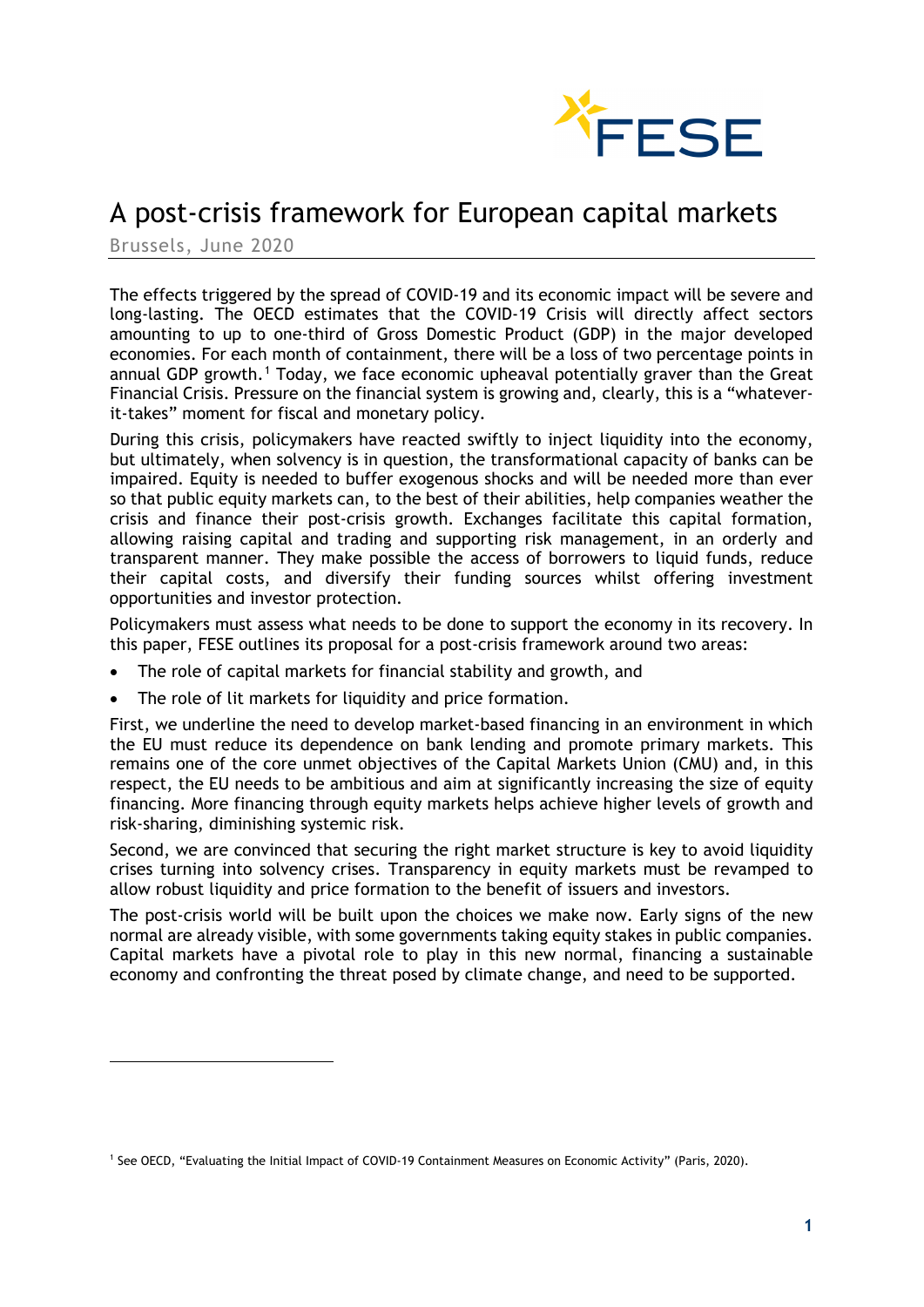### **The role of capital markets for financial stability and growth**

Equity markets are vital for the real economy, facilitating capital formation and risk management. They offer a reliable risk buffer against exogenous shocks: The loss-absorbing properties of equity, especially through the cross-border and risk-sharing channels, smooth macroeconomic shocks<sup>2</sup>.

Whilst it is important to recognise the value of bank-based financial intermediation, the overreliance on bank lending compared to market-based financing is a limitation on the resolution of financial crises<sup>3</sup>.

First, financial factors play an important role in modern business cycles: credit-driven business cycles amplify financial accelerator effects<sup>[4](#page-1-2)</sup> and tend to be followed by deep contractions[5](#page-1-3), bank lending is more volatile and procyclical than market-based financing.

Second, bank lending can have a negative impact on trend growth<sup> $6$ </sup> as, for example, large banking systems are associated with more systemic risk and can be impaired. In contrast, market-based financial intermediation is associated with countries at the technological frontier<sup>[7](#page-1-5)</sup> and greater environmental quality<sup>8</sup>.

Additionally, in some respects, non-equity markets can play a comparable role to equity, being an important contributor to risk-sharing and overall financial stability.<sup>[9](#page-1-7)</sup> For example, properties of convertibles or the stable and predictable returns of fixed income reduce risk[10](#page-1-8).

<span id="page-1-2"></span><sup>4</sup> As in the canonical model in Ben S. Bernanke, Mark Gertler, and Simon Gilchrist, "The Financial Accelerator in a Quantitative Business Cycle," *Handbook of Macroeconomics* 1 (1999): 1342–90, https://doi.org/10.3386/w6455.

<span id="page-1-3"></span><sup>5</sup> Òscar Jordà, Moritz Schularick, and Alan M. Taylor, "When Credit Bites Back," *Journal of Money, Credit and Banking* 45, no. SUPPL2 (December 1, 2013): 3–28, https://doi.org/10.1111/jmcb.12069.

<span id="page-1-4"></span><sup>6</sup> See *inter alia* Rodolphe Allard, Julien; Blavy, "Market Phoenixes and Banking Ducks Are Recoveries Faster in Market-Based Financial Systems?," IMF Working Papers, 2011; Boris Cournède, Oliver Denk, and Peter Hoeller, "Finance and Inclusive Growth," no. 14 (2015), https://doi.org/10.1787/5js06pbhf28s-en; Sam Langfield and Marco Pagano, "Bank Bias in Europe: Effects on Systemic Risk and Growth," ECB Working Paper Series, 2015.

<span id="page-1-5"></span><sup>7</sup> See *inter alia* Franklin Allen, "Stock Markets and Resource Allocation," in *Capital Markets and Financial Intermediation*, ed. Colin Mayer and Xavier Vives (Cambridge: Cambridge University Press, 1993), 81–108,

https://doi.org/10.1017/CBO9780511752056.007; Bernard S Black and Ronald J Gilson, "Venture Capital and the Structure of Capital Markets: Banks versus Stock Markets," *Journal of Financial Economics* 47, no. 3 (March 15, 1998): 243–77, https://doi.org/10.1016/S0304-405X(97)00045-7; Asli Demirguc-Kunt, Erik Feyen, and Ross Levine, "The Evolving Importance of Banks and Securities Markets," World Bank Policy Research Working Papers, 2011; Po-Hsuan Hsu, Xuan Tian, and Yan Xu, "Financial Development and Innovation: Cross-Country Evidence," *Journal of Financial Economics* 112, no. 1 (April 1, 2014): 116–35, https://doi.org/10.1016/J.JFINECO.2013.12.002; Ross Levine, "Stock Markets, Growth, and Tax Policy," *The Journal of Finance* 46, no. 4 (September 1991): 1445, https://doi.org/10.2307/2328866; Ross Levine, "Finance and Growth: Theory and Evidence," NBER Working Papers, September 2004, https://doi.org/10.3386/w10766.

<span id="page-1-6"></span><sup>8</sup> Ralph De Haas and Alexander Popov, "Finance and Carbon Emissions," ECB Working Paper Series (Frankfurt am Main, 2019), https://doi.org/10.2866/203304.

<span id="page-1-7"></span><sup>9</sup> See *inter alia* Wayne R. Guay, "The Impact of Derivatives on Firm Risk: An Empirical Examination of New Derivative Users," *Journal of Accounting and Economics* 26, no. 1–3 (January 1, 1999): 319–51, https://doi.org/10.1016/S0165-4101(98)00032-9; Yanbo Jin and Philippe Jorion, "Firm Value and Hedging: Evidence from U.S. Oil and Gas Producers," *Journal of Finance* 61, no. 2 (April 1, 2006): 893–919, https://doi.org/10.1111/j.1540-6261.2006.00858.x; Söhnke M. Bartram, Gregory W. Brown, and Jennifer Conrad, "The Effects of Derivatives on Firm Risk and Value," *The Journal of Financial and Quantitative Analysis* (Cambridge University PressUniversity of Washington School of Business Administration, 2011), https://doi.org/10.2307/23018425.

<span id="page-1-8"></span><sup>10</sup> See the literature on the equity risk premium, e.g. Rajnish Mehra and Edward C. Prescott, "The Equity Premium: A Puzzle," *Journal of Monetary Economics* 15, no. 2 (March 1, 1985): 145–61, https://doi.org/10.1016/0304-3932(85)90061-3.



<span id="page-1-0"></span><sup>2</sup> See Fiorella De Fiore and Harald Uhlig, "Corporate Debt Structure and the Financial Crisis," *Journal of Money, Credit and Banking* 47, no. 8 (December 1, 2015): 1571–98, https://doi.org/10.1111/jmcb.12284; Maurice Obstfeld, "Risk-Taking, Global Diversification, and Growth," *The American Economic Review* 84 (1994): 1310–29, https://doi.org/10.2307/2117774.

<span id="page-1-1"></span><sup>&</sup>lt;sup>3</sup> Similar analyses and prescriptions were given by policymakers about the Great Financial Crisis, see Mario Draghi, "Keynote Speech at the Eurofi Financial Forum" (ECB, 2014); Valdis Dombrovskis, "VP's Speech on European Banking and Capital Markets Union at the Ambrosetti Forum Panel 'The Agenda for Europe'" (European Commission, 2018).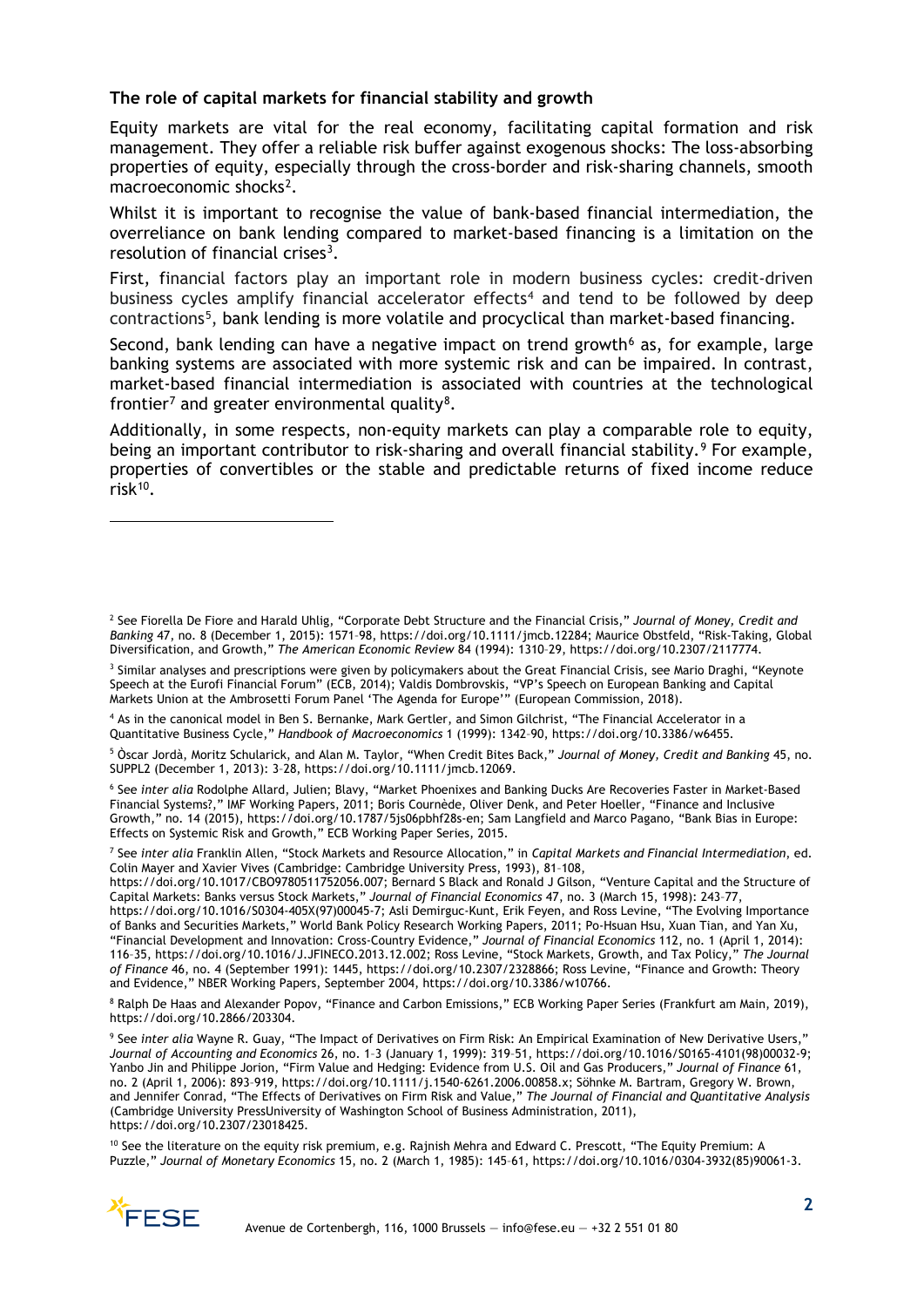Exchanges are pivotal for these different capital markets segments by bridging the gap between issuers and investors: serving the need for capital formation on primary markets and price discovery and risk transfer on secondary markets, while ensuring transparency, integrity, and investor protection. For instance, SME Growth Markets facilitate access for small issuers to an ecosystem with a deep and diversified investor base. This type of market aims for the right balance between investor protection and simplified requirements for SME issuers.

In view of this, the CMU aims to foster financial integration and resilience by lowering the dependence on bank-based financial systems and increasing cross-border capital markets integration. While freedom of movement of capital has been a long-standing goal of the EU, national lines have long created a home bias in capital markets<sup>[11](#page-2-0)</sup>. Removing these barriers, as outlined previously, will promote better growth performance and risk-sharing<sup>12</sup>.

Economic challenges like the COVID-19 Crisis provide a renewed impetus for the CMU: there is considerable room for progress<sup>13</sup>, with the potential benefits of fully integrated and more effectively regulated capital markets in the order of  $E137$  billion per year<sup>14</sup>. So far, barriers to integration remain and there is limited evidence that the capital structure of the economy has changed<sup>[15](#page-2-4)</sup>: capital markets and taxation systems<sup>[16](#page-2-5)</sup> in the EU continue presenting a bias towards debt financing (Figure 1) and the number of initial public offerings (IPOs) is decreasing<sup>[17](#page-2-6)</sup>.



Source: ECMI

<span id="page-2-0"></span><sup>11</sup> Zsolt Darvas and Dirk Schoenmaker, "Institutional Investors and Home Bias in Europe's Capital Markets Union," Bruegel Working Paper, 2017, https://doi.org/10.2874/553086.

<span id="page-2-1"></span><sup>12</sup> See *inter alia* Yuliya Demyanyk, Charlotte Ostergaard, and Bent E Sørensen, "Risk Sharing and Portfolio Allocation in EMU," 2008, https://doi.org/10.2765/85145; Bent E Sørensen and Oved Yosha, "International Risk Sharing and European Monetary Unification," *Journal of International Economics* 45 (1998): 211–38; Diego Valiante, "Europe's Untapped Capital Market Rethinking Financial Integration after the Crisis" (Brussels, 2016); Ashok Vir Bhatia et al., "A Capital Market Union for Europe," *IMF Staff Discussion Note* SDN/19/07 (2019).

<span id="page-2-2"></span><sup>13</sup> See *inter alia* Steven Blockmans et al., *What Comes After the Last Chance Commission?*, ed. Steven Blockmans (Brussels: CEPS, 2019); Guido. Ferrarini, Danny. Busch, and Emilios. Avgouleas, *Capital Markets Union in Europe* (Oxford; New York: Oxford University press, 2018); Bhatia et al., "A Capital Market Union for Europe"; The Next CMU High-Level Group, "Savings and Sustainable Investment Union" (Brussels, 2019).

<span id="page-2-3"></span><sup>14</sup> European Parliamentary Research Service, "Europe's Two Trillion Euro Dividend: Mapping the Cost of Non-Europe, 2019-24" (Brussels, 2019).

<span id="page-2-4"></span><sup>15</sup> ECB, "Financial Integration and Structure in the Euro Area, March 2020" (Frankfurt am Main, 2020); Bhatia et al., "A Capital Market Union for Europe."

<span id="page-2-5"></span><sup>16</sup> Tax reforms to reduce the debt bias can result in significant reductions in the risks and costs of financial crises, see ZEW, "Effective Tax Levels Using the Devereux/Griffith Methodology," 2018; Sven Langedijk et al., "Debt Bias in Corporate Taxation and the Costs of Banking Crises in the EU," European Comission Taxation Papers (Brussels, 2014), https://doi.org/10.2778/70489.

<span id="page-2-6"></span><sup>17</sup> FESE et al., "European IPO Report 2020 Recommendations to Improve Conditions for European IPO Markets" (Brussels, 2020).

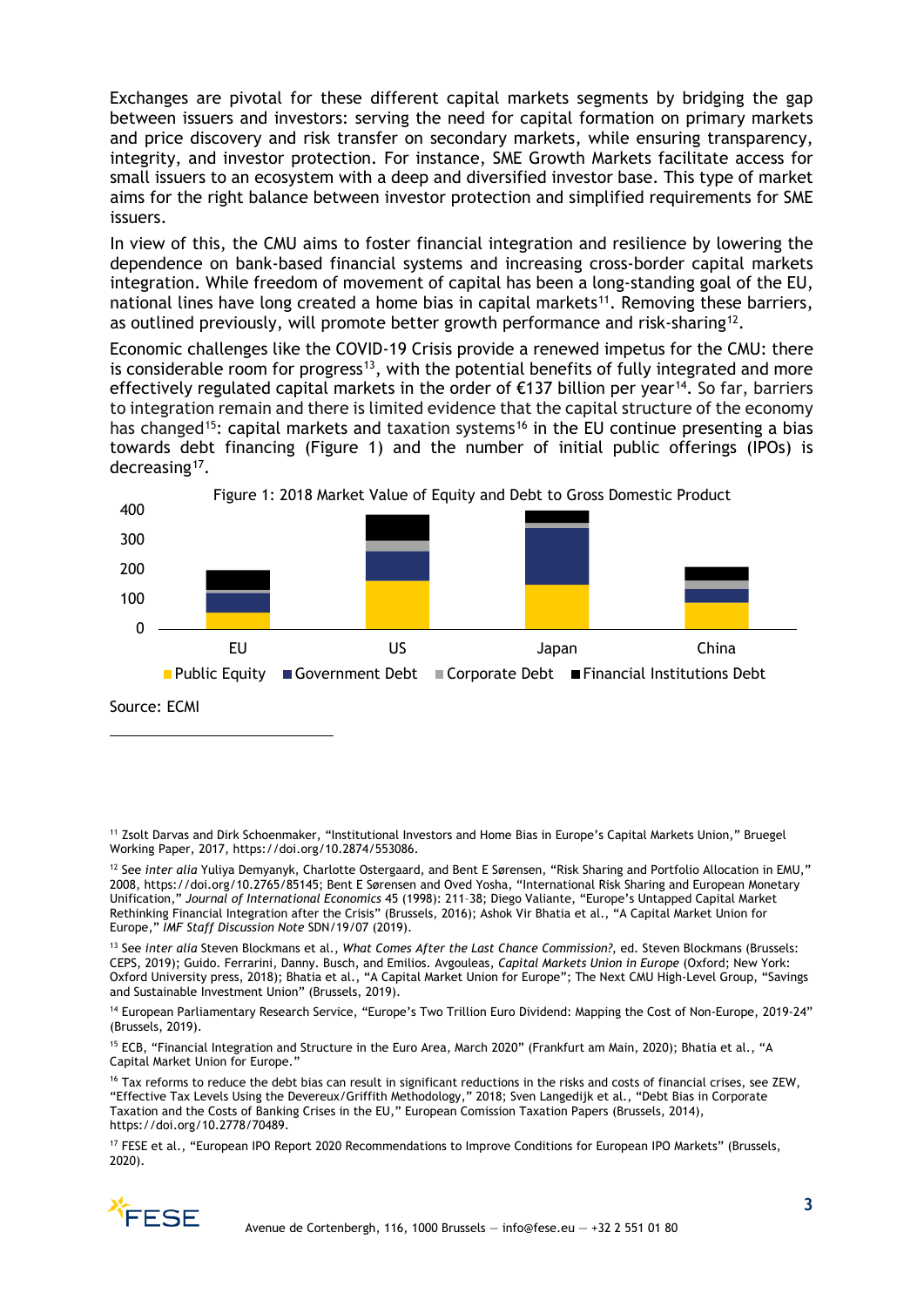## **The role of lit markets for liquidity and price formation**

At the core of equity markets are regulated markets. Analogously to capital markets, regulated markets contribute to financial stability and economic growth by making possible the access of borrowers to diversified funding sources and providing investment protection and risk management opportunities.

Central to the role of regulated markets and, more generally, lit markets are two key functions: the provision of trading infrastructure with large pools of liquidity and price formation. A well-functioning price formation process enables trading to take place, delivers more efficient markets, and lowers the cost of capital for businesses<sup>18</sup>.

In 2007, the introduction of the Markets in Financial Instruments Directive (MiFID I) opened up competition in equity trading while at the same time giving rise to fragmentation and opacity. As a result, the key objectives of MiFID II for equity markets are to protect price formation and address some problems caused by dark trading (i.e. trading not subject to pre-trade transparency) and market fragmentation. For example, following the rise of dark trading conducted through broker crossing networks (BCNs), new rules were put in place to limit the amount of dark trading and to promote trading on lit markets.

However, equity markets in the EU remain less liquid and transparent than their US and Asian counterparts. This is shown by multiple measures of liquidity<sup>[19](#page-3-1)</sup> and a greater proportion of trading taking place on dark and quasi-dark venues (Figure 2). Alongside these trends, there has been a decrease in the share of continuous lit order books (CLOB) and a surge in non-transparent trading (Figure 3).







Source: Big xyt, FESE calculations

<span id="page-3-1"></span><sup>19</sup> See, for example, PwC, "Global Financial Markets Liquidity Study," 2015.



<span id="page-3-0"></span><sup>&</sup>lt;sup>18</sup> On the links between trading, price formation, equity market structure, and welfare see Oxera, "The Design of Equity Trading Markets in Europe" (London, 2019); Thierry. Foucault, Marco. Pagano, and Ailsa Röell, *Market Liquidity : Theory, Evidence, and Policy* (Oxford University Press, 2013).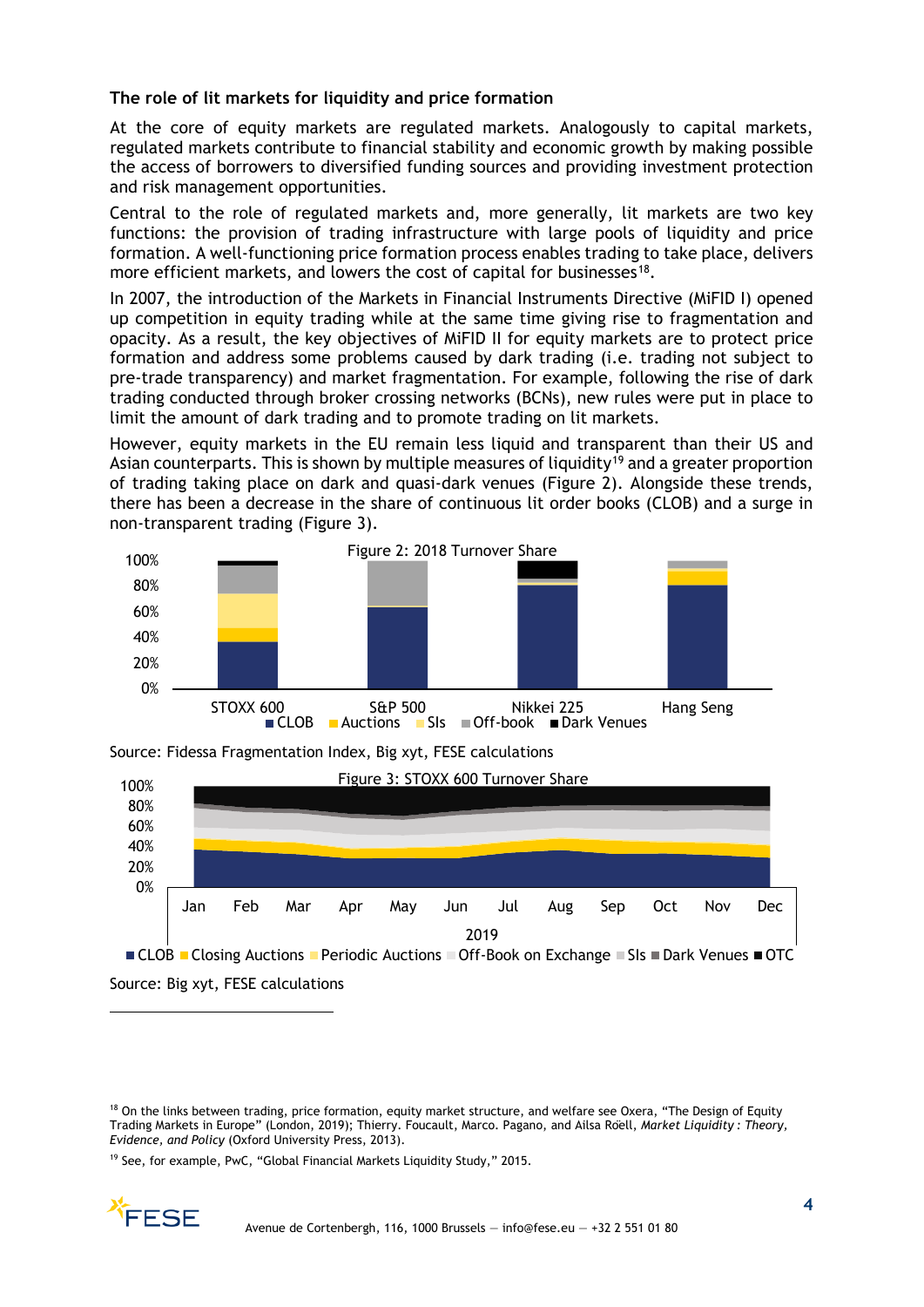Liquidity plays a fundamental role in asset pricing and business cycles: liquidity risk premia significantly affect the cost of capital<sup>[20](#page-4-0)</sup> and a variety of self-fulfilling mechanisms<sup>[21](#page-4-1)</sup> can make liquidity crises become solvency crises.

As highly regulated entities, regulated markets are obliged and committed to being operationally resilient. They are designed to ensure the highest levels of safety, integrity, and transparency. These functions have been put to the test during multiple financial crises; when other sources of liquidity dried up, regulated markets successfully continued to operate. Figure 4 and Figure 5 reflect precisely that: during the COVID-19 Crisis environment of heightened volatility and turnover, the share of lit trading has increased substantially. A more granular analysis of the liquidity developments during the crisis can be found in the annex.



Source: Big xyt, FESE calculations

Figure 5: European Turnover Lit Share and VSTOXX Index during Q1 2020



Source: Big xyt, FESE calculations

<span id="page-4-1"></span><sup>&</sup>lt;sup>21</sup> See *inter alia* Markus Brunnermeier and Lasse Heje Pedersen, "Market Liquidity and Funding Liquidity," NBER Working Papers (Cambridge, MA, February 2007), https://doi.org/10.3386/w12939; Douglas W. Diamond and Philip H. Dybvig, "Bank Runs, Deposit Insurance, and Liquidity," *Journal of Political Economy* 91, no. 2 (1983): 401–19, https://doi.org/10.2307/1837095.



<span id="page-4-0"></span><sup>20</sup> See *inter alia* Viral V. Acharya and Lasse Heje Pedersen, "Asset Pricing with Liquidity Risk," *Journal of Financial Economics* 77, no. 2 (August 1, 2005): 375–410, https://doi.org/10.1016/j.jfineco.2004.06.007; Yakov Amihud, Haim. Mendelson, and Lasse Heje. Pedersen, *Market Liquidity : Asset Pricing, Risk, and Crises* (Cambridge University Press, 2013).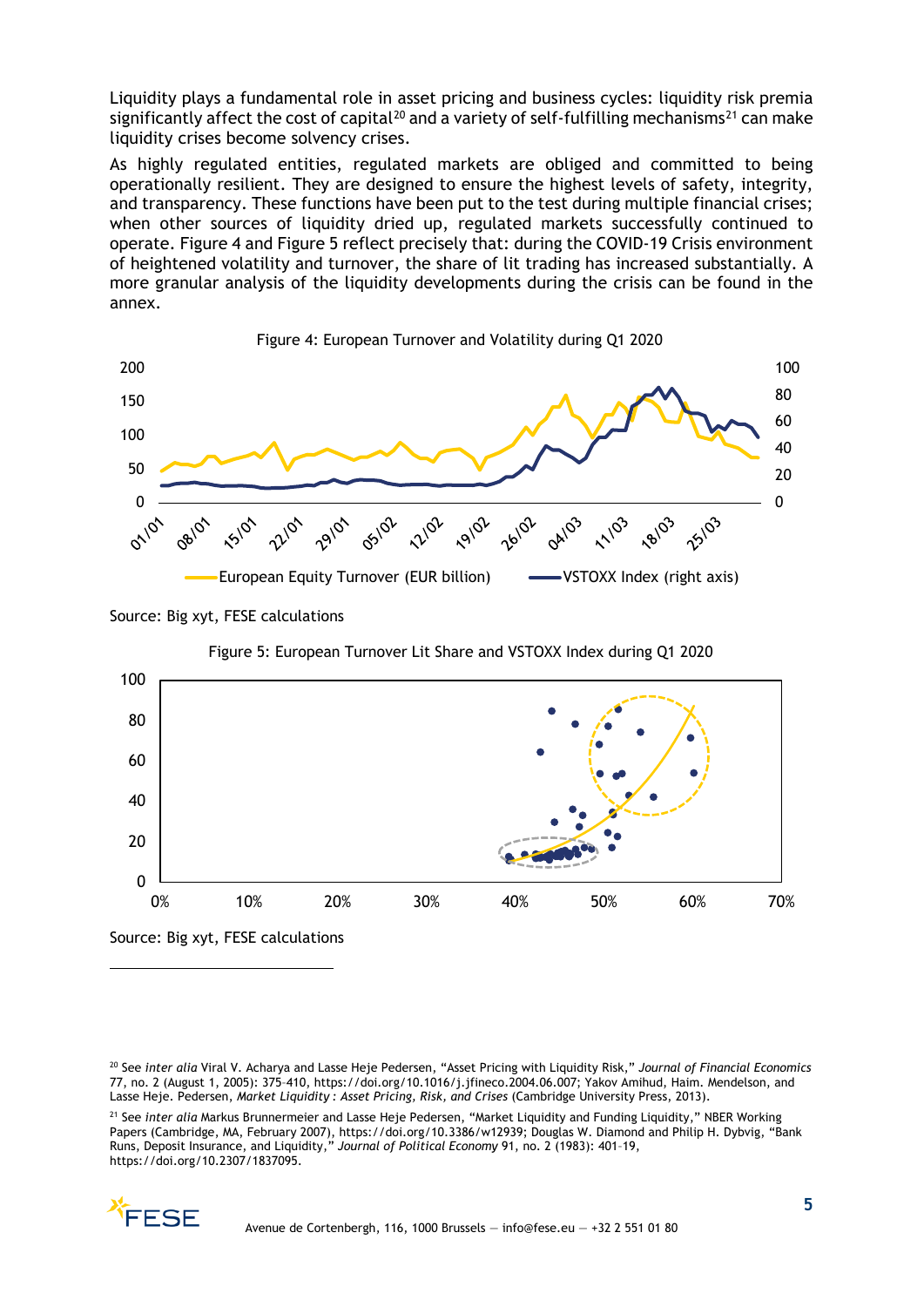By attracting order flow away from lit markets, market liquidity is fragmented. Trades not subject to pre-trade transparency requirements also undermine trading information. Such fragmentation could impede, or dilute, price formation as fewer market participants come together on any lit market, while dark venues use reference prices provided by lit venues.

Although it is understood that large trades do not have a substantial impact on price discovery<sup>22</sup>, dark trading at sizes below large-in-scale (LIS) can be detrimental to price formation and liquidity<sup>23</sup>: first, trading on dark venues reduces the information available for the price formation process given that most dark orders are below LIS and should contribute to price formation. Second, by reducing the depth in lit order books, dark trading fragments the order flow[24](#page-5-2), which can have adverse selection risks and result in higher spreads. Whilst for LIS orders there is a need for alternative execution mechanisms to negate the potential effects of market impact, price formation and transparency are beneficial to all market users.

Furthermore, systematic internalisers (SIs) and over-the-counter (OTC) markets are able to discriminate with whom they choose to do business and are not open to all investors. There are also concerns that some investment firms are establishing networks of interconnected SIs, which could facilitate OTC trading in a similar fashion to BCNs. This would pose potential risks to price formation, as SI networks would be able to replicate *de facto* the multilateral trading nature of trading venues without providing the same transparency.

Finally, yet importantly, liquidity and price formation in non-equity secondary markets are also fundamental. The EU is home to some of the world's largest markets for exchangetraded derivatives (ETDs). These transparent markets are crucial, as some ETDs serve as benchmarks influencing the price of a broad range of financial instruments. Maintaining globally competitive European ETD markets should be a priority.

<span id="page-5-2"></span><sup>24</sup> See *inter alia* Hans Degryse, Frank de Jong, and Vincent van Kervel, "The Impact of Dark Trading and Visible Fragmentation on Market Quality," *Review of Finance* 19, no. 4 (July 1, 2015): 1587–1622, https://doi.org/10.1093/rof/rfu027; IOSCO, "Issues Raised by Dark Liquidity" (Madrid, 2010).



<span id="page-5-0"></span><sup>22</sup> Carole Comerton-Forde and Talis J. Putniņš, "Dark Trading and Price Discovery," *Journal of Financial Economics* 118, no. 1 (October 1, 2015): 70–92, https://doi.org/10.1016/j.jfineco.2015.06.013.

<span id="page-5-1"></span><sup>&</sup>lt;sup>23</sup> At the same time, at low levels, dark trading can be beneficial for market quality, see Comerton-Forde and Putniņš; Thomas Johann et al., "Quasi-Dark Trading: The Effects of Banning Dark Pools in a World of Many Alternatives," *SAFE Working Paper Series*, 2019; Haoxiang Zhu et al., "Do Dark Pools Harm Price Discovery?," 2012.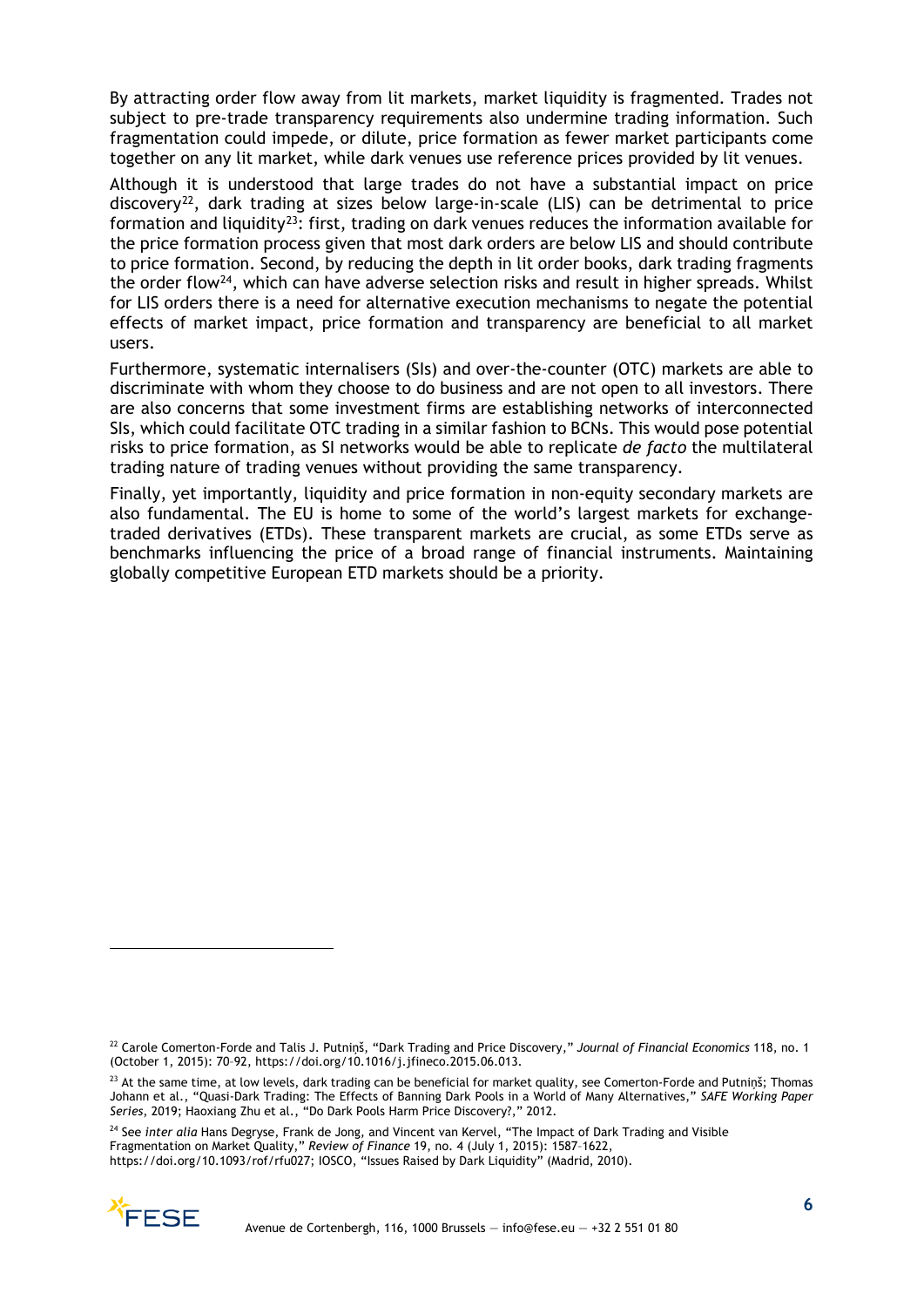### **FESE's post-crisis framework**

An adequate capital markets structure is a prerequisite for financial stability and growth. Capital markets will play a crucial role in the recovery and the sustainable recapitalisation of the economy. However, the developments described in this paper are at odds with the spirit of both the CMU and MiFID II/MiFIR. The resilience and transparency of capital markets must be reinvigorated. In light of this, and building on our Blueprint "Capital Markets Union by 2024 – A Vision for Europe", FESE wishes to underline that:

- A holistic regulatory agenda supporting capital markets has to be framed: MiFID II/MiFIR legislative reviews should be aligned with the CMU. For example, provisions that potentially undermine the resilience and reach of capital markets like "nondiscriminatory" access requirements for ETDs or stringent unbundling rules for SMEs should be reconsidered.
- The overall size of EU equity markets should be increased and stock market capitalisation should reach 100% of GDP to boost equity financing.
- Fiscal disincentives against equity financing should be removed in order to rebalance the corporate taxation debt bias and increase the levels of retail investor participation.
- IPOs and secondary markets should be promoted by creating a more flexible regulatory environment for listed small and mid-cap companies (e.g. by simplifying prospectus requirements or stimulating SME Growth Markets) and a large private-public equity fund that would support both IPOs and secondary issuances.
- Lit markets should be supported to protect liquidity and price formation. Using the LIS threshold as the main tool to delineate lit and dark trading, similarly restricting SI trading to above LIS, would be an efficient way to do so. There would no longer be a need for the reference price and negotiated transaction waivers under this scenario.

Such changes<sup>[25](#page-6-0)</sup> would strengthen the EU economy and have a positive impact on the global competitiveness of European capital markets to the benefit of society at large.

<span id="page-6-0"></span><sup>&</sup>lt;sup>25</sup> Complementary policy proposals are outlined in Julia Anderson, Simone Tagliapietra, and Guntram B. Wolff, "Rebooting Europe: A Framework for a Post COVID-19 Economic Recovery" (Brussels, 2020).

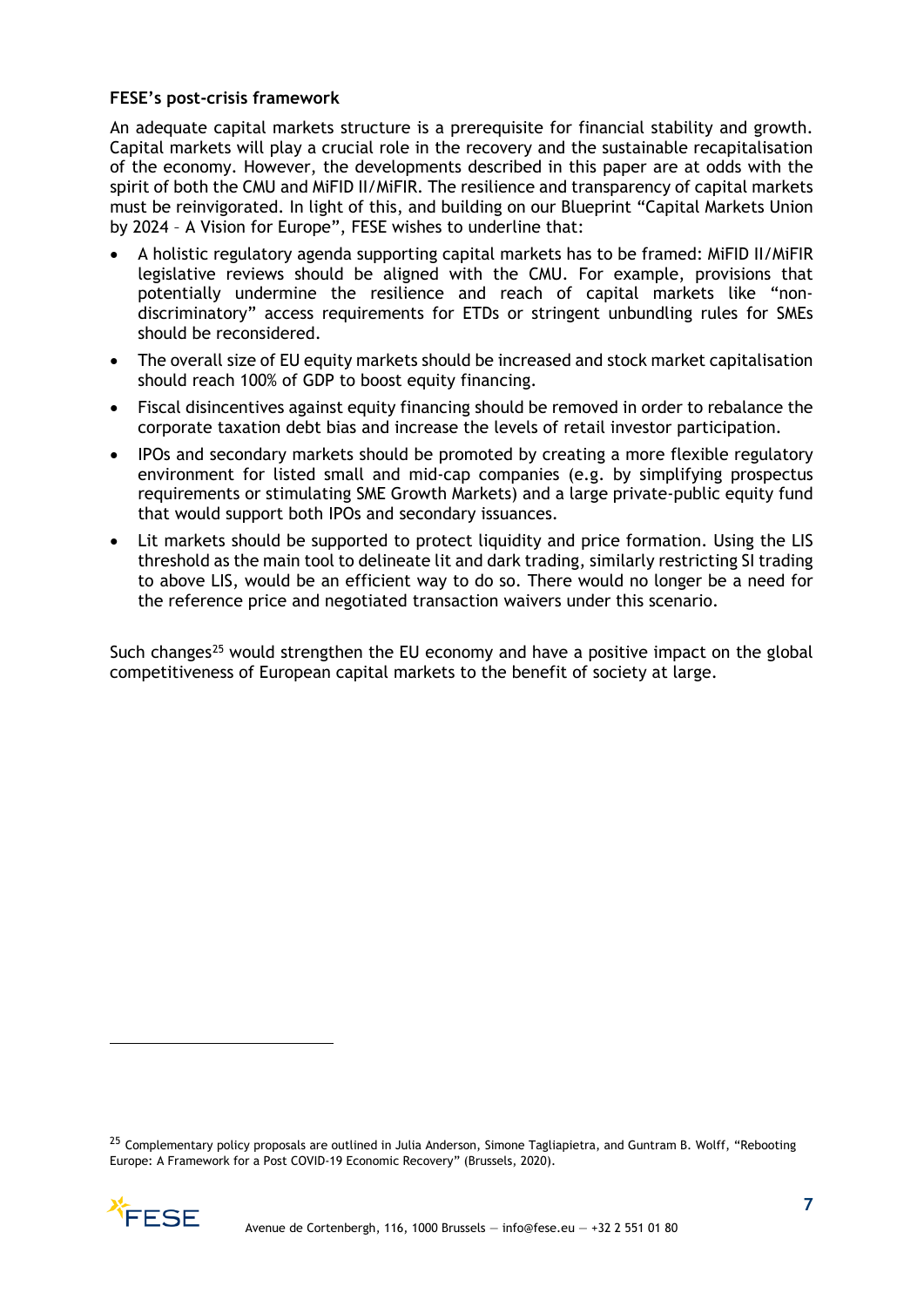### **Annex – Liquidity Developments during the COVID-19 Crisis**

While the market share of continuous lit order book was decreasing pre-crisis, during the COVID-19 Crisis environment of heightened volatility and turnover, the share of lit trading has increased substantially (Figure 1) compared to historical averages.



 $\blacksquare$  CLOB  $\blacksquare$  Closing Auctions  $\blacksquare$  Periodic Auctions  $\blacksquare$  Off-Book on Exchange  $\blacksquare$  SIs  $\blacksquare$  Dark Venues  $\blacksquare$  OTC

#### Source: Big xyt, FESE calculations

At both the European and national levels, the March spike in volatility measured by implied volatility benchmarks is accompanied by an increase in turnover, which leads volatility by about one week (Figures 2 to 4).



Figure 2: European Equity Turnover and Volatility during Q1 2020

Source: FESE calculations

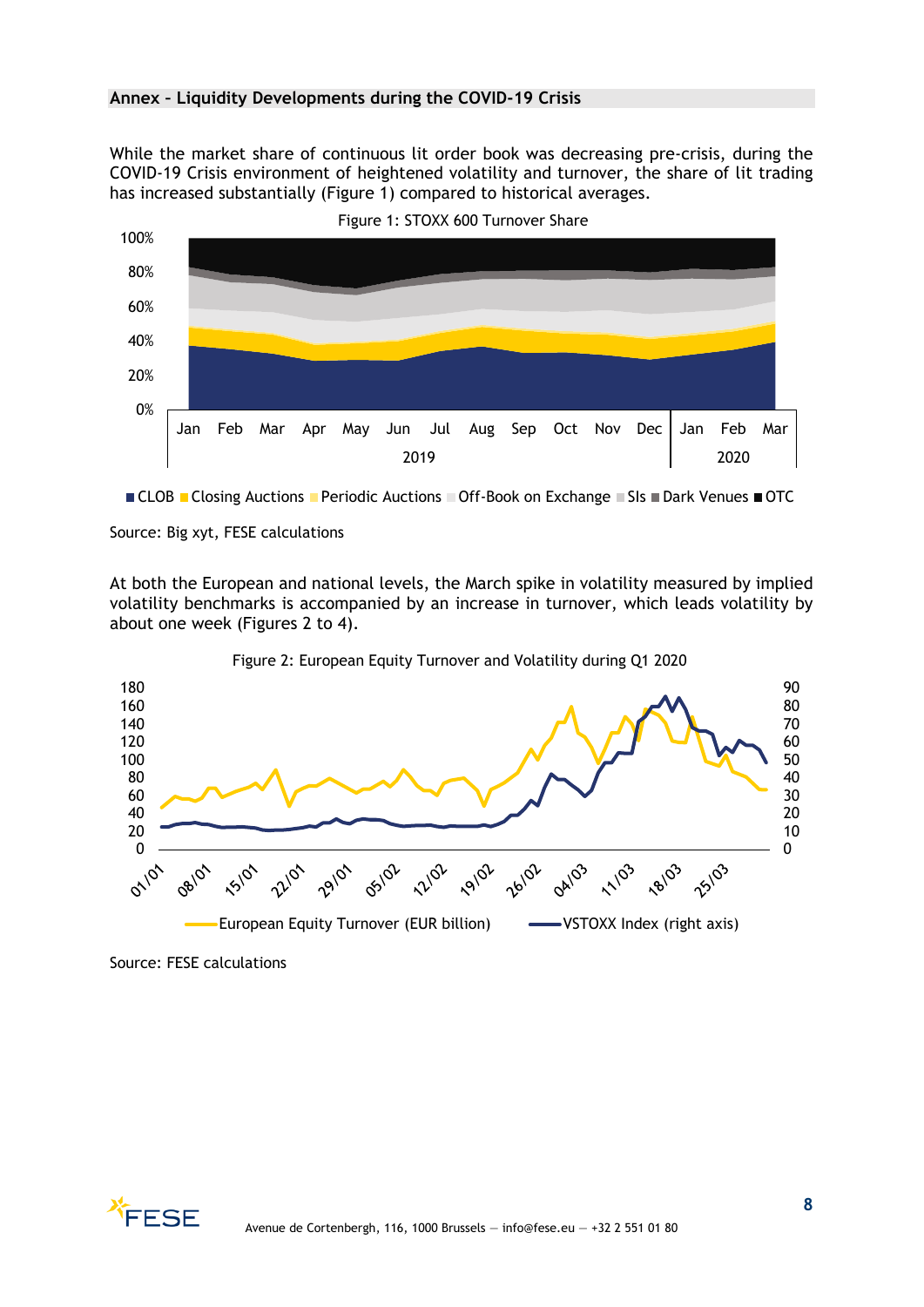

Source: FESE calculations



Source: FESE calculations

The crisis is also manifest when looking at other dimensions of liquidity: Measures of tightness like bid-ask spreads are higher in situations of high volatility (Figures 5 and 6).



Figure 5: DAX 30 Xetra Spread 10k EUR and VDAX Index during Q1 2020

Source: FESE calculations